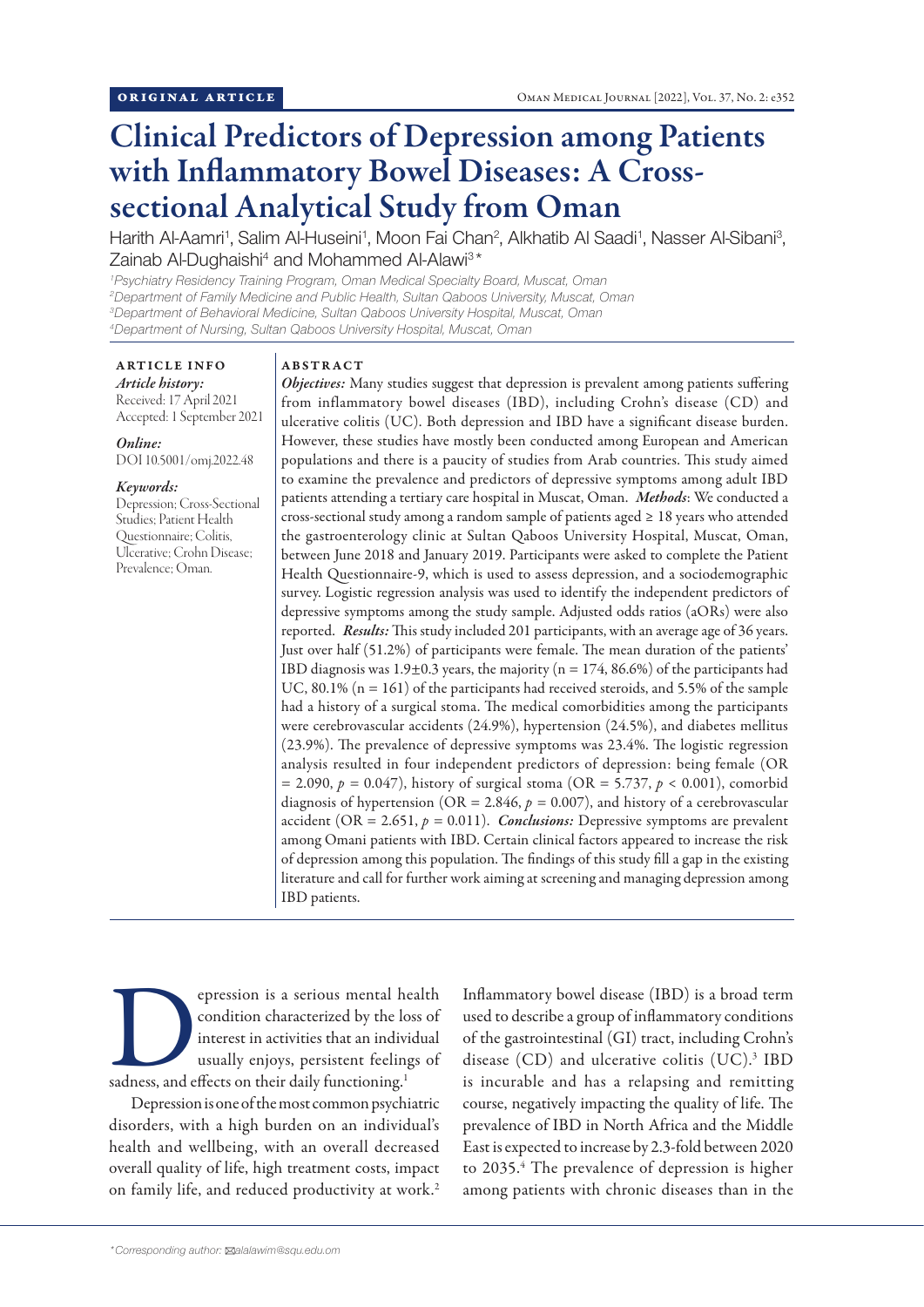general population. Therefore, having a long-term medical illness is a risk factor for depression.2 There is evidence that IBD is associated with higher rates of depression compared to the general population. One study showed that the prevalence of depression among an IBD population ranged from 15%–30%.<sup>5,6</sup> According to the current literature, symptoms of depression are commonly associated with increased disease activity and reduced quality of life among patients with IBD. Therefore, it can be surmised that IBD and depression might share a common environmental, behavioral, or genetic etiology. There are several possible explanations for the concurrence of depression and IBD.7 Some evidence suggests that psychological stress may impact neuro-enteric pathways, mediating, and enhancing gastrointestinal inflammation. Conversely, psychological distress may be secondary to disease activity and/or potential side effects of treatment (e.g., corticosteroids).<sup>8,9</sup> The neurobiological risk factors associated with depression among IBD patients include IBDrelated inflammation, abdominal pain, and sleep disturbance.2 With regards to prognosis, two national Canadian surveys showed that 17% of patients with IBD, also suffering from depression, and had suicidal ideation in the past 12 months.<sup>10</sup>

Evidence also suggests that depression is associated with more aggressive forms of IBD.<sup>8</sup> Other psychological factors are also important to consider in patients with IBD, such as illness perceptions and coping with the disease. These factors are related to psychosocial outcomes and could impact the course of IBD.11,12 Several factors seem to increase the risk of depression and IBD comorbidities. One study has suggested an increased risk of depression among IBD patients who are older, have more severe and active disease, have had surgery, have a stoma, and among those with a poor socioeconomic status.<sup>13</sup> It is vital to identify those at higher risk of developing psychological ailments, such as depression so that they can be offered the appropriate treatment and support, which could lead to improved overall outcomes and quality of life.12

Notably, there is a dearth of studies exploring the comorbidity of IBD and depression worldwide. This gap in the literature calls for efforts to quantify the magnitude and determinants of depression among IBD patients in this region. Therefore, we sought to determine the prevalence of depression among adult patients with IBD attending a tertiary care

gastroenterology clinic in Muscat, Oman, and to explore the clinical and sociodemographic factors associated with depression.

# **METHODS**

This cross-sectional study was conducted at a gastroenterology clinic at Sultan Qaboos University Hospital (SQUH), Muscat, Oman, from June 2018 to January 2019. The gastroenterology clinic at SQUH accepts referrals from secondary healthcare facilities across Oman, where healthcare services are universally free for all citizens. Healthcare services in Oman are divided into primary, secondary, and tertiary care. There are several primary healthcare centers spread throughout the country, and patients that cannot be seen at a primary care center are referred to secondary or tertiary care centers.

In this study, all patients aged  $\geq 18$  years that met the standard criteria for CD and/or UC based on a combination of investigations (including clinical, biochemical, stool, endoscopic, imaging, and histopathology reports) and attended their regular appointment at the gastroenterology clinic during the study period were eligible for inclusion in the study. The diagnosis of CD and UC was based on the third European Evidence-based Consensus on Diagnosis and Management of Crohn's disease and Ulcerative Colitis.<sup>14</sup> Patients with pre-existing psychiatric disorders (mood disorders, psychosis, dementia, and intellectual disability) diagnosed before their IBD, < 18 years of age, and those who did not consent were excluded from the study.

The required sample size was calculated using MedCal software. Based on the prevalence of depression among patients with IBD in a previous study,15 allowing for a 5% type I error and 80% power, the minimum sample size was calculated as 177. Taking into consideration a 20% attrition rate, including non-completed questionnaires and unsigned consent forms, we recruited 213 participants. A simple random sampling method was used to recruit the study participants from the list of patients expected to attend the gastroenterology clinic during the study period. Randomizer software generated a list of participants. Those who were selected randomly and did not meet the inclusion criteria or opted not to participate were substituted with the next randomly selected participant until the required sample size was met.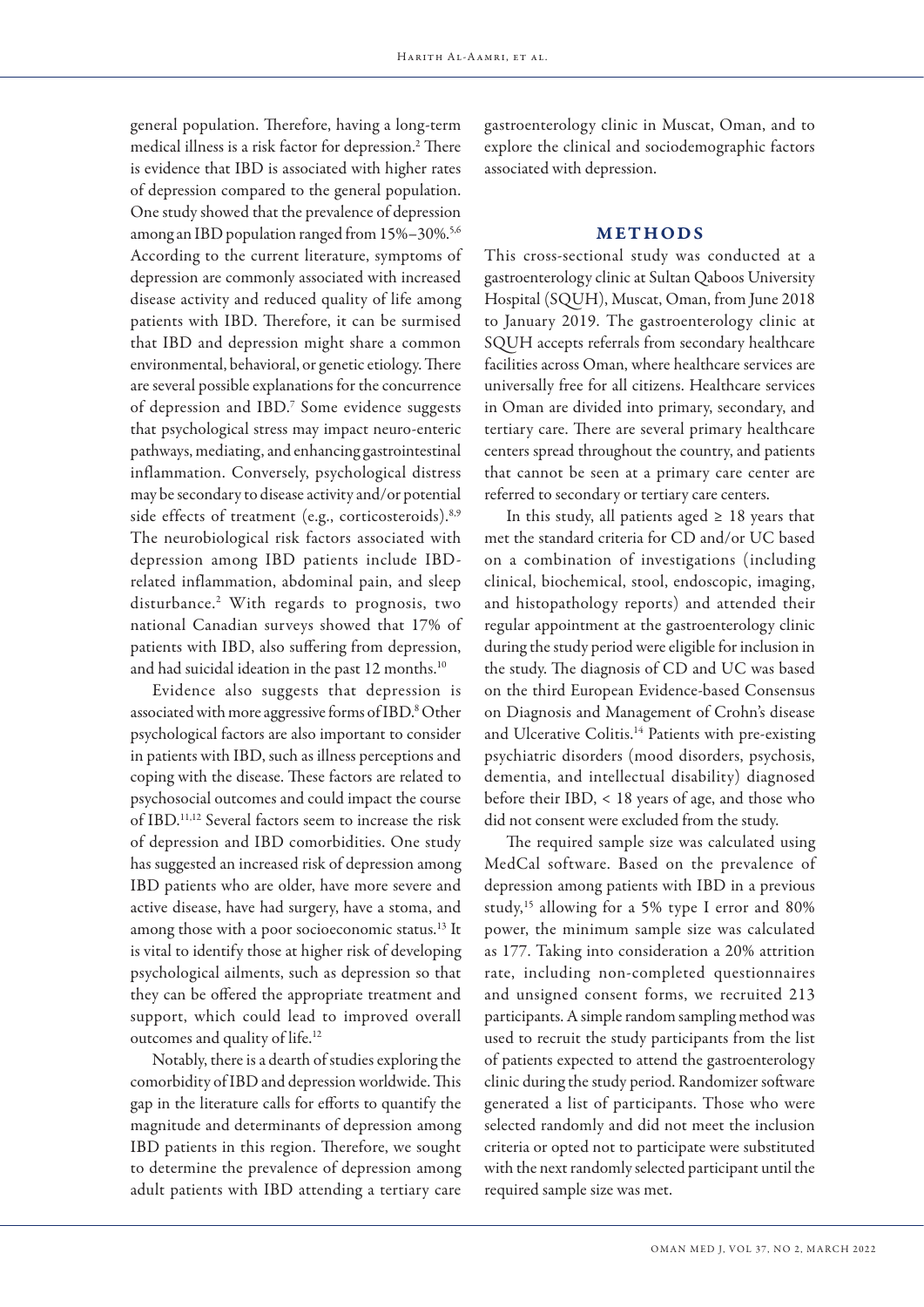Data collection took place while the patients attended their gastroenterology clinic appointments. All the questionnaires were available in both English and Arabic. The instructions were given clearly, aided by a single investigator who assisted the participants, especially those who were illiterate, to ensure that the study participants understood the questionnaires' content and were asked to sign a consent form. All patients were assured in writing that their participation would remain anonymous and voluntary, that the data gathered would be aggregated, and that they could withdraw from the study at any time. All of the questionnaires were given a study number to ensure the anonymity of the recruited participants; all measures were taken to ensure confidentiality.

A sociodemographic questionnaire comprising questions regarding the participant's full social and medical history was designed. We collected data relating to age, sex, marital status, highest educational level attained, occupation, smoking status, type of IBD (UC or CD), duration of diagnosis, exposure to IBD medical therapies, including treatment with steroids, medical comorbidities, history of a surgical stoma, and need for surgery.

Patient Health Questionnaire-9 (PHQ-9) is a multipurpose, self-reported questionnaire that has been validated and found reliable for use in screening, diagnosing, monitoring, and measuring the severity of depressive symptoms. It contains items derived from the Diagnostic and Statistical Manual of Mental Disorders, 4th Edition.<sup>16</sup> The frequency of symptoms is rated, which is included in the scoring severity index. PHQ-9 is brief and a useful tool in clinical practice.<sup>17</sup> A PHQ-9 score ≥ 10 has a sensitivity and specificity of 88% for major depression,<sup>18-20</sup> for which the calculated Cronbach's alpha (0.76), showed an acceptable reliability level. In 2014, Al-Ghafri et al,<sup>21</sup> conducted a study to examine the diagnostic validity of the Arabic version of PHQ-9 using an Omani medical resident population to establish a cut-off point. The cut-off score of 12, rather than 10, on the PHQ-9 resulted in best trade-off with a sensitivity of 80.6% and a specificity of 94.0% for detecting the presence of depressive symptoms.21 Therefore, we used the Arabic version of the PHQ-9 with score of 12 and above to define case-ness.<sup>22</sup>

Descriptive statistics, including frequency, percentage, mean, standard deviation, median,



This work was granted ethics approval by the College of Medicine and Health Sciences at Sultan Qaboos University, Muscat, Oman (MREC#1836). Written informed consent was collected from all participants. The study was conducted following the Declaration of Helsinki and the American Psychological Association, regarding ethical human research, concerning confidentiality, privacy, and data management.

# **RESULTS**

A total of 201 participants returned completed questionnaires and signed consent forms, giving a response rate of 94.4% (201/213), which was achieved by explaining the study clearly to the participants, highlighting the relevance of conducting the research, and supporting the respondents during the process of data collection while ensuring privacy and confidentiality.

The average age of the participants was  $36.2 \pm 9.1$ years, ranging from 20.0 to 60.0 years [Table 1]. Using the PHQ-9, the prevalence rate of depressive symptoms in this cohort was  $23.4\%$  (n = 47). Of the total sample, 51.2% were females. Regarding education level, 58.7% ( $n = 118$ ) of the participants had a diploma or below, and  $> 67.7\%$  (n = 136) were working. The average time they had lived with their diagnosis was 1.9±0.3 years, and the majority (86.6%,  $n = 174$ ) had UC, took steroids (80.1%,  $n = 161$ ), and some had a history of surgical stoma (5.5%, n  $= 11$ ). The participants had multiple comorbidities, including cerebrovascular accidents (24.9%), hypertension (24.5%), and diabetes mellitus (23.9%).

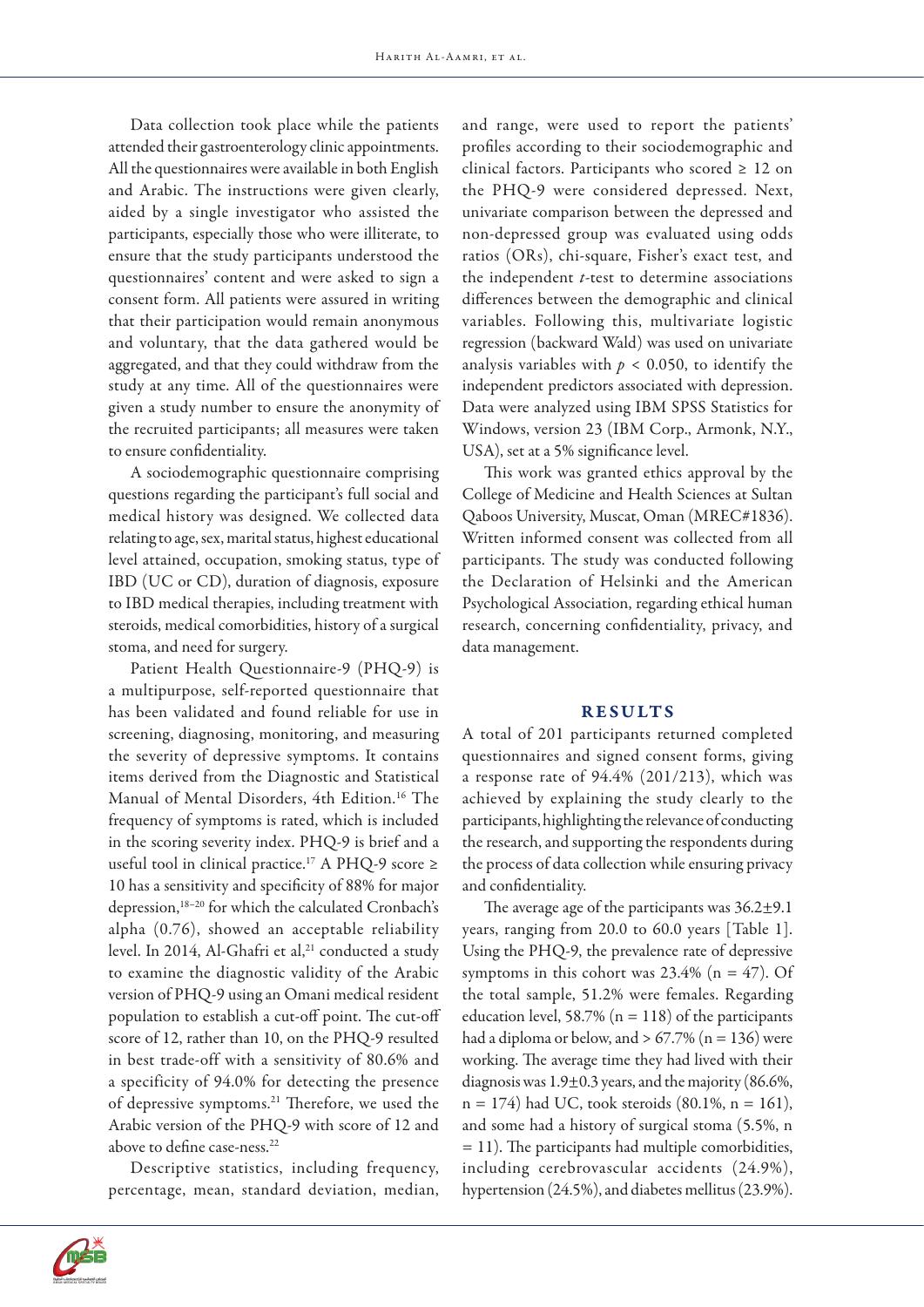| <b>Variables</b><br>$n(\%)$                |  |
|--------------------------------------------|--|
|                                            |  |
| Sociodemographic factors                   |  |
| Gender                                     |  |
| Female<br>103(51.2)                        |  |
| Male (ref)<br>98 (48.8)                    |  |
| Marital status                             |  |
| Married<br>131 (65.2)                      |  |
| 70 (34.8)<br>Divorced/widowed/single (ref) |  |
| Age, years                                 |  |
| Mean ± SD<br>$36.2 \pm 9.1$                |  |
| Median (range)<br>$35.0(20.0-60.0)$        |  |
| <b>Educational level</b>                   |  |
| 56(27.9)<br>High school or below           |  |
| 62(30.8)<br>Diploma                        |  |
| 83 (41.3)<br>Under/post-graduate (ref)     |  |
| Job                                        |  |
| 65(32.3)<br>Unemployed                     |  |
| 136(67.7)<br>Employed (ref)                |  |
| Smoking                                    |  |
| Yes<br>58 (28.9)                           |  |
| No (ref)<br>143(71.1)                      |  |
| <b>Clinical factors</b>                    |  |
| Disease diagnosis                          |  |
| Crohn's disease<br>27(13.4)                |  |
| Ulcerative colitis (ref)<br>174 (86.6)     |  |
| Years since diagnosis                      |  |
| Mean ± SD<br>$1.9 \pm 0.3$                 |  |
| Median (range)<br>$2.0(1.0-2.0)$           |  |
| Steroids use                               |  |
| Yes<br>161(80.1)                           |  |
| No (ref)<br>40(19.9)                       |  |
| History of a surgical stoma                |  |
| 11(5.5)<br>Yes                             |  |
| 189 (94.5)<br>$No$ (ref)                   |  |
| Hypertension                               |  |
| 49(24.5)<br>Yes                            |  |
| 151 (75.5)<br>$No$ (ref)                   |  |
| Diabetes mellitus                          |  |
| 48 (23.9)<br>Yes                           |  |
| No (ref)<br>153(76.1)                      |  |
| Cerebrovascular accident                   |  |
| Yes<br>50(24.9)                            |  |
| No (ref)<br>151 (75.1)                     |  |
| Hypothyroidism                             |  |
| Yes<br>46(22.9)                            |  |
| 155(77.1)<br>No (ref)                      |  |

Table 1: Sociodemographic and clinical factor of the study subjects.

*SD: standard deviation.*

Table 2 highlights the univariate and multivariate (logistic regression) analysis of the sociodemographic and clinical factors predicting depressive symptoms in the participants who had chronic IBD. From a sociodemographic standpoint, the univariate analysis showed that sex ( $p = 0.021$ ) and smoking status  $(p = 0.046)$  were significantly associated with the presence of depressive symptoms. In clinical terms, having a history of surgical stoma (*p =*  0.022), hypertension ( $p < 0.001$ ), diabetes mellitus (*p =* 0.001), cerebrovascular injury (*p =* 0.005), and hypothyroidism  $(p = 0.013)$  showed significant association with the presence of depressive symptoms.

Logistic regression analysis showed that sex, history of surgical stoma, hypertension, and cerebrovascular injury were significant risk factors for depression. The model had a good fit according to the Hosmer-Lemeshow goodness-of-fit test ( $\chi^2 = 1.804$ ,  $p = 0.772$ ), with a predicting power R<sup>2</sup> of 73.4%. Female patients are twice (OR =  $2.090, p = 0.047$ ) as likely to be depressed compared to males. In terms of the clinical variables, participants who had a surgical stoma, hypertension, and cerebrovascular injury were 5.7-times (OR = 5.737, *p* < 0.001), 2.8-times  $(OR = 2.846, p = 0.007)$ , and 2.6-times  $(OR = 2.651,$  $p = 0.011$ ) more likely to be depressed than patients who did not have these factors, respectively.

# DISCUSSION

To the best of our knowledge, this is the first study conducted in an Arab country to explore the prevalence and predictive factors of depressive symptoms among patients with IBD. In the current study, the prevalence of depressive symptoms (defined by a PHQ-9 score  $\geq$  12) was 23.4%. This is higher than the prevalence reported in a large systematic review.13 Also, the rate of depressive symptoms in the current sample seemed higher than that previously described in several survey-based reports. Two large Canadian health surveys reported a prevalence of depression among patients with IBD ranging from 14.7%–16.3%.23 Lower depression rates have been reported in some European studies. A French study reported a prevalence of depression among IBD patients of 10%,<sup>10</sup> and another study from Germany found a prevalence of 10.2%.13,24–26 Conversely, the rate in this study was noted to be lower than what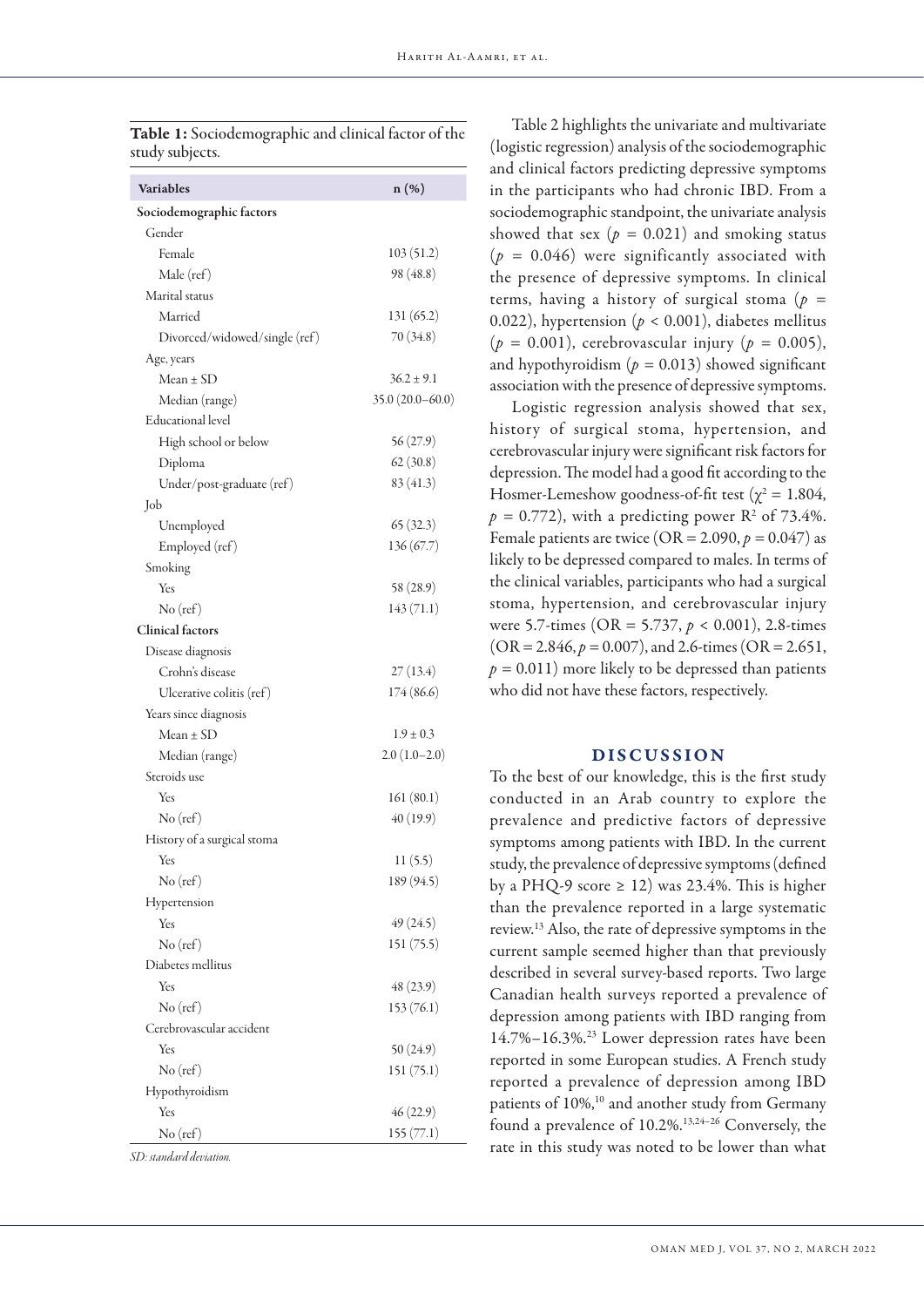| <b>Variables</b>                 | Depression (PHQ-9)  |                                               |       |             | Univariate analysis Multivariate analysis |             |
|----------------------------------|---------------------|-----------------------------------------------|-------|-------------|-------------------------------------------|-------------|
|                                  |                     | Yes $(n = 47, 23.4\%)$ No $(n = 154, 76.6\%)$ |       |             |                                           |             |
|                                  | n (%)               | n (%)                                         | OR    | $p$ -value  | OR                                        | $p$ -value  |
| Sociodemographic factors         |                     |                                               |       |             |                                           |             |
| Sex                              |                     |                                               |       |             |                                           |             |
| Female                           | 31 (66.0)           | 72 (46.8)                                     | 2.207 | 0.021       | 2.090                                     | 0.047       |
| Male (ref)                       | 16(34.0)            | 82(53.2)                                      |       |             |                                           |             |
| Marital status                   |                     |                                               |       |             |                                           |             |
| Married                          | 26(55.3)            | 105(68.2)                                     | 0.578 | 0.105       |                                           |             |
| Divorced/widowed/single<br>(ref) | 21 (44.7)           | 49(31.8)                                      |       |             |                                           |             |
| Age, years                       |                     |                                               |       |             |                                           |             |
| $Mean \pm SD$                    | $36.5 \pm 9.8$      | $36.1 \pm 8.9$                                | 0.244 | 0.808       |                                           |             |
| Median (range)                   | $38.0(20.0 - 60.0)$ | $35.0(20.0 - 60.0)$                           |       |             |                                           |             |
| Educational level                |                     |                                               |       |             |                                           |             |
| High school or below             | 15(31.9)            | 41(26.6)                                      | 1.232 | 0.600       |                                           |             |
| Diploma                          | 13(27.7)            | 49(31.8)                                      | 0.894 | 0.782       |                                           |             |
| Under/Post-graduate (ref)        | 19(40.4)            | 64 (41.6)                                     |       |             |                                           |             |
| Job                              |                     |                                               |       |             |                                           |             |
| Unemployed                       | 18(38.3)            | 47(30.5)                                      | 1.413 | 0.318       |                                           |             |
| Employed (ref)                   | 29(61.7)            | 107(69.5)                                     |       |             |                                           |             |
| Smoking                          |                     |                                               |       |             |                                           |             |
| Yes                              | 19(40.4)            | 39(25.3)                                      | 2.001 | 0.046       |                                           |             |
| No (ref)                         | 28 (59.6)           | 115(74.7)                                     |       |             |                                           |             |
| <b>Clinical measurements</b>     |                     |                                               |       |             |                                           |             |
| Disease diagnosis                |                     |                                               |       |             |                                           |             |
| Crohn's disease                  | 5(10.6)             | 22(14.3)                                      | 0.714 | 0.521       |                                           |             |
| Ulcerative colitis (ref)         | 42(89.4)            | 132(85.7)                                     |       |             |                                           |             |
| Years since diagnosis            |                     |                                               |       |             |                                           |             |
| $Mean \pm SD$                    | $1.9 \pm 0.3$       | $1.9 \pm 0.4$                                 | 0.639 | 0.523       |                                           |             |
| Median (range)                   | $2.0(1.0-2.0)$      | $2.0(1.0-2.0)$                                |       |             |                                           |             |
| Steroid use                      |                     |                                               |       |             |                                           |             |
| Yes                              | 41(87.2)            | 120(77.9)                                     | 1.936 | 0.162       |                                           |             |
| $No$ (ref)                       | 6(12.8)             | 34(22.1)                                      |       |             |                                           |             |
| History of a surgical stoma      |                     |                                               |       |             |                                           |             |
| Yes                              | 6(12.8)             | 5(3.3)                                        | 4.332 | 0.022       | 5.737                                     | ${}< 0.001$ |
| No (ref)                         | 41(87.2)            | 148 (96.7)                                    |       |             |                                           |             |
| Hypertension                     |                     |                                               |       |             |                                           |             |
| Yes                              | 22(46.8)            | 27(17.6)                                      | 4.107 | ${}< 0.001$ | 2.846                                     | 0.007       |
| No (ref)                         | 25(53.2)            | 126(82.4)                                     |       |             |                                           |             |
| Diabetes mellitus                |                     |                                               |       |             |                                           |             |
| Yes                              | 20(42.6)            | 28(18.2)                                      | 3.333 | 0.001       |                                           |             |
| $No$ (ref)                       | 27(57.4)            | 126(81.8)                                     |       |             |                                           |             |
| Cerebrovascular accident         |                     |                                               |       |             |                                           |             |
| Yes                              | 19(40.4)            | 31(20.1)                                      | 2.692 | 0.005       | 2.651                                     | 0.011       |
| No (ref)                         | 28 (59.6)           | 123 (79.9)                                    |       |             |                                           |             |
| Hypothyroidism                   |                     |                                               |       |             |                                           |             |
|                                  |                     |                                               |       |             |                                           |             |
| Yes                              | 17(36.2)            | 29(18.8)                                      | 2.443 | 0.013       |                                           |             |
| No (ref)                         | 30(63.8)            | 125(81.2)                                     |       |             |                                           |             |

Table 2: Univariate and multivariate (logistic regression) analysis of the sociodemographic and clinical factors predicting depression in participants with chronic inflammatory bowel diseases.

*PHQ-9: patient health questionnaire-9; SD: standard deviation; OD: odds ratio.*

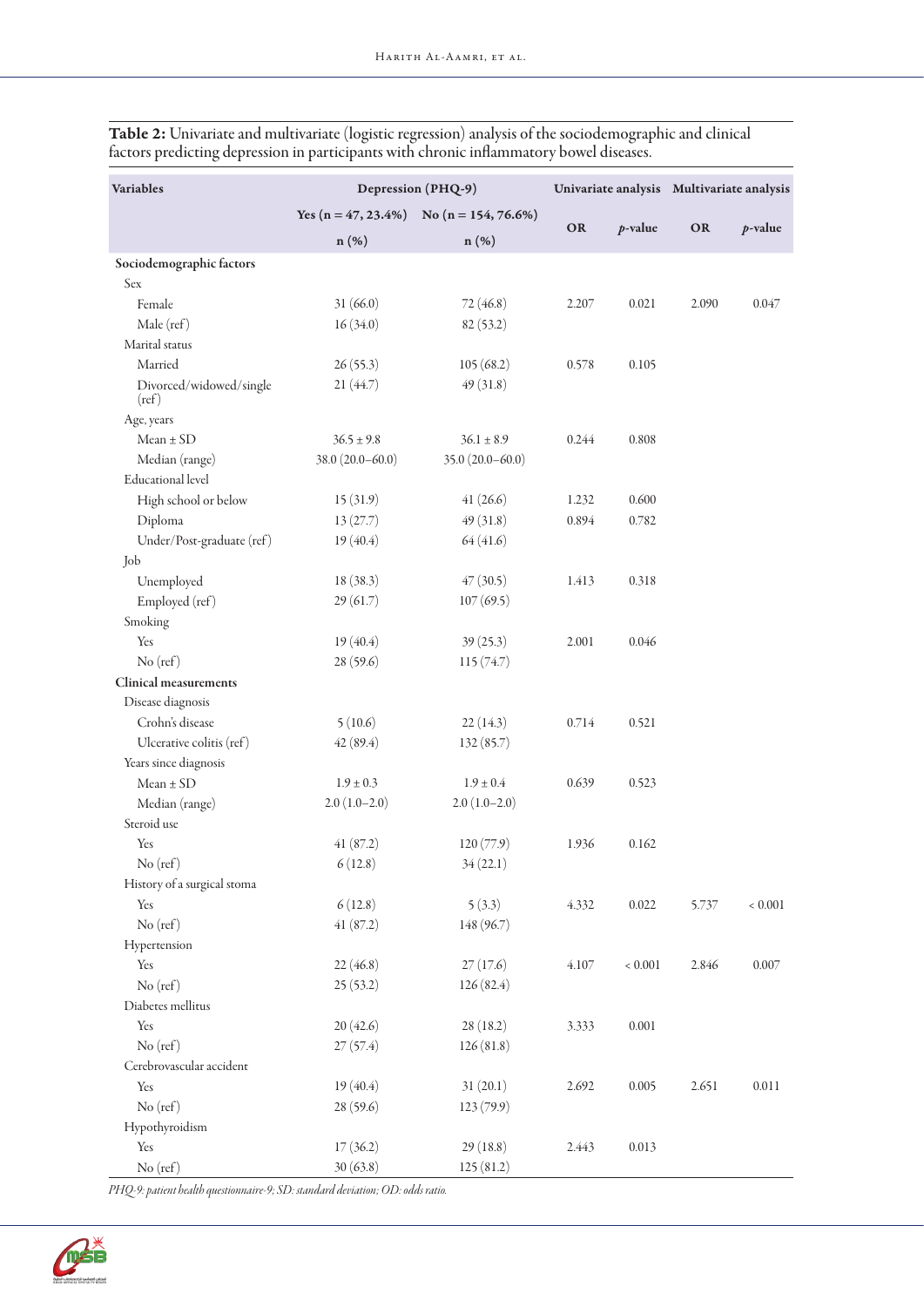has been reported in a recent meta-analysis which shows the prevalence of depressive symptoms is 25.2%.27 Another study conducted recently among an American sample of IBD patients using PHQ-8, reported that 38% of CD and 32% of UC patients had significant depressive symptoms.<sup>28</sup> Regionally, a study conducted among patients with IBD in Saudi Arabia found that 30.1% had borderline depression, and this was higher than what was reported in our study.29

This notable difference between the rates of depression from the current study compared with other studies in the existing literature could be due to the heterogeneous samples across those studies. Furthermore, differing methods/tools and cut-offs can contribute to this variability.23,30 The PHQ-9 questionnaire also shares symptoms that may overlap with IBD symptoms, such as changes in appetite and fatigue. As such, the PHQ-9 may overestimate depression in IBD patients. There are several possible explanations for the development of depression among patients with IBD. It is known that a bidirectional relationship exists between IBD and depression.26 IBD may be a risk factor for poor mental health, with abdominal pain perception, sleep dysfunction, non-adherence to medication and negative illness perceptions being likely manifestations of psychological morbidity in people with IBD.<sup>31</sup> Stress has been shown to impact intestinal permeability and immune factors, both important contributors to IBD.<sup>31</sup> Another factor that may contribute to depression is the presence of pro-inflammatory mediators in IBD.32–34 The use of corticosteroids and antibiotics for the treatment of IBD has side effects of depression and may play a role in its increased prevalence.<sup>30,34</sup>

The second aim of this study was to investigate the independent predictors of depressive symptoms among patients with IBD. The results from this study mirrored the current literature in terms of sex and depression in the general population,<sup>35,36</sup> with female participants with IBD being twice (OR = 2.090,  $p = 0.047$ ) as likely to report depression as males. In a recent systematic review and meta-analysis among patients with IBD confirmed this sex disparity.<sup>27</sup>

Being female was also a risk factor for depression in a recent study examining the risk factors for depression in patients following IBDrelated surgery.<sup>36</sup> Conversely, in French<sup>37</sup> and German<sup>24</sup> cohorts, this difference was not noted. The noted differences among these studies may be due to variable definitions of depression, cultural differences, regional decisions in disease management, and socioeconomic or cultural factors among the populations. It has been proposed that a lower health-related quality of life among women<sup>38</sup> may explain the higher incidence of depression. Studies have shown that women with IBD tend to have a high rate of depression, anxiety, and poor quality of life compared to men.3,23,38–40 Genetics and environmental factors play a role in the pathogenesis of IBD and mental illness. There is a high probability that genetics and environmental factors influence the change of mental health burden among women with IBD. Recent research has explored the role of sexspecific factors, including the influence of symptoms on body image and self-confidence, as potential mechanisms for the increase in psychological distress among women,<sup>39</sup> the perceived and societal burden of gastrointestinal symptoms may be more impairing for women.<sup>41</sup> Additionally, major depressive disorder is known to be more prevalent among females.<sup>41</sup>

This study indicated that participants who have a surgical stoma were six times more likely to have depression than those without a stoma. Having to live with a stoma could pose an additional risk of maladjustment along with reactive depressive symptoms. This can occur in the presence or absence of active disease.<sup>42</sup> This finding is consistent with previously reported research, that IBD patients with stoma showed an elevated risk of depression and anxiety.<sup>43</sup> A study showed that the presence of depressive symptoms in patients with CD or UC increases the risk for surgery by 1.3-times.<sup>28</sup>

The results from this study indicated that IBD participants with either hypertension or a history of cerebrovascular injury have a three-fold increase in the risk of developing depressive symptoms compared to participants who do not have these factors. This is in line with the existing literature, which indicates that IBD patients with comorbid chronic medical conditions, including metabolic syndrome, hypertension, cardiovascular diseases, and stroke, are at an increased risk of depression.44–47 These chronic comorbidities seem to moderate an additional physical and psychosocial burden among IBD patients. Owing to its impact on brain vascularization, hypertension, and cerebrovascular injury have been linked to mood disorders in many studies.  $48-50$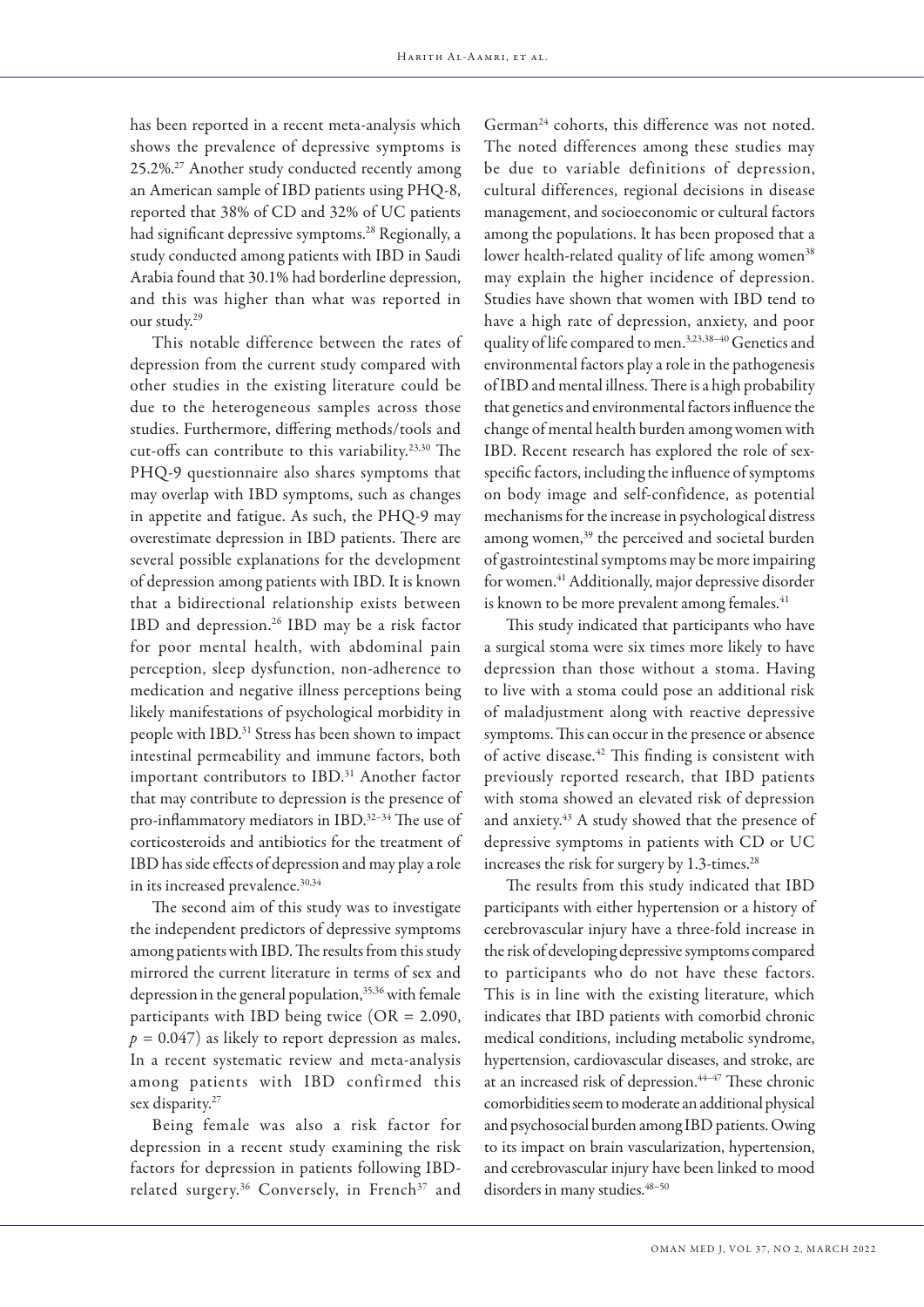This study has several limitations. The crosssectional design is not optimal to ascertain causality, whereas cohort designs are more robust. Also, the population assessed was drawn from a tertiary IBD clinic, which may have resulted in a patient population with more severe or active IBD, or more comorbidities than community samples. Further, the disadvantages in setting type one error at 0.05 significance level, as opposed to 0.01, is false-positive results and wide confidence intervals. Moreover, this study did not include any patients that were currently hospitalized. Notable, the diagnosis of depression was not performed using a gold standard clinical interview. However, the cut-off score used in this study has reasonable sensitivity and specificity for a depression diagnosis. This study also did not look at associations between the severity of the disease using a validated scale and depression.

# CONCLUSION

Almost one in four patients with IBD struggles with depressive symptoms. Being female, having a history of surgical stoma, comorbid diagnosis of hypertension, and cerebrovascular injury is associated with an increased risk of depressive symptoms. The findings from this study will add to the current literature regarding the magnitude and risk of depression among IBD patients in Arab countries. Patients with IBD who are at risk should undergo screening and referral for psychological assessment and treatment, given the significant disease burden of this comorbidity. Further studies are necessary to explore the possible pharmacological and non-pharmacological interventions, aiming at lowering the risk and treating depression among this population.

#### *Disclosure*

The authors declared no conflicts of interest. No funding was received for this study.

#### *Acknowledgements*

We would like to thank all who participated in this study.

## references

- 1. Fekadu N, Shibeshi W, Engidawork E. Major depressive disorder: pathophysiology and clinical management. J Depress Anxiety 2017;6(1):255-257.
- 2. Byrne G, Rosenfeld G, Leung Y, Qian H, Raudzus J, Nunez C, et al. Prevalence of anxiety and depression in patients with inflammatory bowel disease. Can J Gastroenterol Hepatol 2017;2017:6496727.
- 3. Panara AJ, Yarur AJ, Rieders B, Proksell S, Deshpande AR, Abreu MT, et al. The incidence and risk factors for developing depression after being diagnosed with inflammatory bowel disease: a cohort study. Aliment Pharmacol Ther 2014 Apr;39(8):802-810.
- 4. Olfatifar M, Zali MR, Pourhoseingholi MA, Balaii H, Ghavami SB, Ivanchuk M, et al. The emerging epidemic of inflammatory bowel disease in Asia and Iran by 2035: A modeling study. BMC Gastroenterol 2021 May;21(1):204.
- 5. Fiest KM, Bernstein CN, Walker JR, Graff LA, Hitchon CA, Peschken CA, et al; CIHR Team "Defining the burden and managing the effects of psychiatric comorbidity in chronic immunoinflammatory disease". Systematic review of interventions for depression and anxiety in persons with inflammatory bowel disease. BMC Res Notes 2016 Aug;9(1):404.
- 6. Kristensen MS, Kjærulff TM, Ersbøll AK, Green A, Hallas J, Thygesen LC. The influence of antidepressants on the disease course among patients with Crohn's disease and ulcerative colitis—A Danish nationwide register-based cohort study. Inflamm Bowel Dis 2019 Apr;25(5):886- 893.
- 7. Choi K, Chun J, Han K, Park S, Soh H, Kim J, et al. Risk of anxiety and depression in patients with inflammatory bowel disease: a nationwide, population-based study. J Clin Med 2019 May;8(5):654.
- 8. Karl JP, Hatch AM, Arcidiacono SM, Pearce SC, Pantoja-Feliciano IG, Doherty LA, et al. Effects of Psychological, Environmental and Physical Stressors on the Gut Microbiota. Front Microbiol 2018 Sep;9:2013.
- 9. Bannaga AS, Selinger CP. Inflammatory bowel disease and anxiety: links, risks, and challenges faced. Clin Exp Gastroenterol 2015 Mar;8:111-117.
- Zhang C, Byrne G, Lee T, Singer J, Giustini D, Bressler B. Incidence of suicide in inflammatory bowel disease: a systematic review and meta-analysis. J Can Assoc Gastroenterol 2018 Sep;1(3):107-114.
- 11. Alexakis C, Kumar S, Saxena S, Pollok R. Systematic review with meta-analysis: the impact of a depressive state on disease course in adult inflammatory bowel disease. Aliment Pharmacol Ther 2017 Aug;46(3):225-235.
- 12. Stapersma L, van den Brink G, van der Ende J, Bodelier AG, van Wering HM, Hurkmans PC, et al. Illness perceptions and depression are associated with healthrelated quality of life in youth with inflammatory bowel disease. Int J Behav Med 2019 Aug;26(4):415-426.
- 13. Keethy D, Mrakotsky C, Szigethy E. Pediatric inflammatory bowel disease and depression: treatment implications. Curr Opin Pediatr 2014 Oct;26(5):561- 567.
- 14. Magro F, Gionchetti P, Eliakim R, Ardizzone S, Armuzzi A, Barreiro-de Acosta M, et al; European Crohn's and Colitis Organisation [ECCO]. Third European Evidencebased Consensus on Diagnosis and Management of Ulcerative Colitis. Part 1: Definitions, Diagnosis, Extraintestinal Manifestations, Pregnancy, Cancer Surveillance, Surgery, and Ileo-anal Pouch Disorders J Crohns Colitis 2017 Jun;11(6):649-670.
- 15. Neuendorf R, Harding A, Stello N, Hanes D, Wahbeh H. Depression and anxiety in patients with Inflammatory Bowel Disease: A systematic review. J Psychosom Res 2016 Aug;87:70-80.
- 16. American Psychiatric Association. Diagnostic and statistical manual of mental disorders. 4th ed. Washington, DC: American Psychiatric Association; 1994.
- 17. Spitzer RL, Kroenke K, Williams JB. Validation and utility of a self-report version of PRIME-MD: the PHQ primary care study. Primary Care Evaluation of Mental Disorders. Patient Health Questionnaire. JAMA 1999 Nov;282(18):1737-1744.
- 18. Kroenke K, Spitzer RL, Williams JB. The PHQ-9: validity of a brief depression severity measure. J Gen Intern Med 2001 Sep;16(9):606-613.